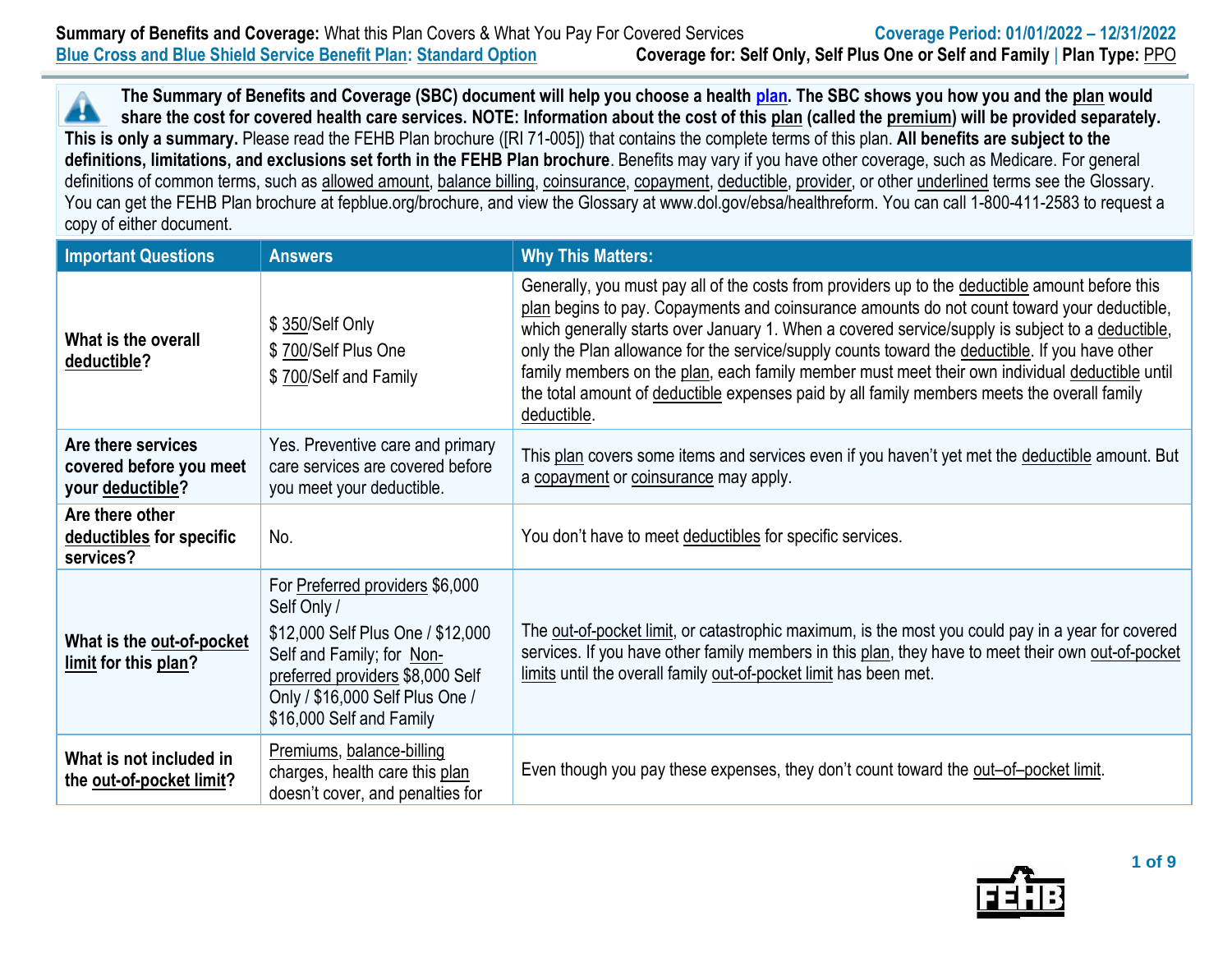|                                                     | failure to obtain preauthorization<br>for services.                                                  |                                                                                                                                                                                                                                                                                                                                                                                                                                                                                  |
|-----------------------------------------------------|------------------------------------------------------------------------------------------------------|----------------------------------------------------------------------------------------------------------------------------------------------------------------------------------------------------------------------------------------------------------------------------------------------------------------------------------------------------------------------------------------------------------------------------------------------------------------------------------|
| Will you pay less if you<br>use a network provider? | Yes. See provider fepblue org or<br>call your local BCBS company for<br>a list of network providers. | This plan uses a provider network. You will pay less if you use a provider in the plan's network.<br>You will pay the most if you use an out-of-network provider, and you might receive a bill from a<br>provider for the difference between the provider's charge and what your plan pays (balance<br>billing). Be aware, your network provider might use an out-of-network provider for some services<br>(such as lab work). Check with your provider before you get services. |
| Do you need a referral to<br>see a specialist?      | No.                                                                                                  | You can see the specialist you choose without a referral.                                                                                                                                                                                                                                                                                                                                                                                                                        |

All **copayment** and **coinsurance** costs shown in this chart are after your **deductible** has been met, if a **deductible** applies. 48.

|                                                              |                                                     |                                                     | <b>What You Will Pay</b>                                                                        |                                                                                                                                                                    |  |
|--------------------------------------------------------------|-----------------------------------------------------|-----------------------------------------------------|-------------------------------------------------------------------------------------------------|--------------------------------------------------------------------------------------------------------------------------------------------------------------------|--|
| <b>Common</b><br><b>Medical Event</b>                        | <b>Services You May Need</b>                        | <b>Network Provider</b><br>(You will pay the least) | <b>Out-of-Network Provider</b><br>(You will pay the most,<br>plus you may be balance<br>billed) | <b>Limitations, Exceptions, &amp; Other Important</b><br><b>Information</b>                                                                                        |  |
| If you visit a health<br>care provider's office<br>or clinic | Primary care visit to treat an<br>injury or illness | \$25/visit. Deductible<br>does not apply.           | 35% coinsurance                                                                                 | You pay nothing when you receive care in<br>connection with, and within 72 hours after, an<br>accidental injury.                                                   |  |
|                                                              | Specialist visit                                    | \$35/visit. Deductible<br>does not apply.           | 35% coinsurance                                                                                 | None                                                                                                                                                               |  |
|                                                              | Preventive care/screening/<br>immunization          | No charge. Deductible<br>does not apply.            | 35% coinsurance                                                                                 | You may have to pay for services that aren't<br>preventive. Ask your provider if the services<br>needed are preventive. Then check what your<br>plan will pay for. |  |
| If you have a test                                           | Diagnostic test (x-ray, blood<br>work)              | 15% coinsurance                                     | 35% coinsurance                                                                                 | None                                                                                                                                                               |  |
|                                                              | Imaging (CT/PET scans, MRIs)                        | 15% coinsurance                                     | 35% coinsurance                                                                                 | None                                                                                                                                                               |  |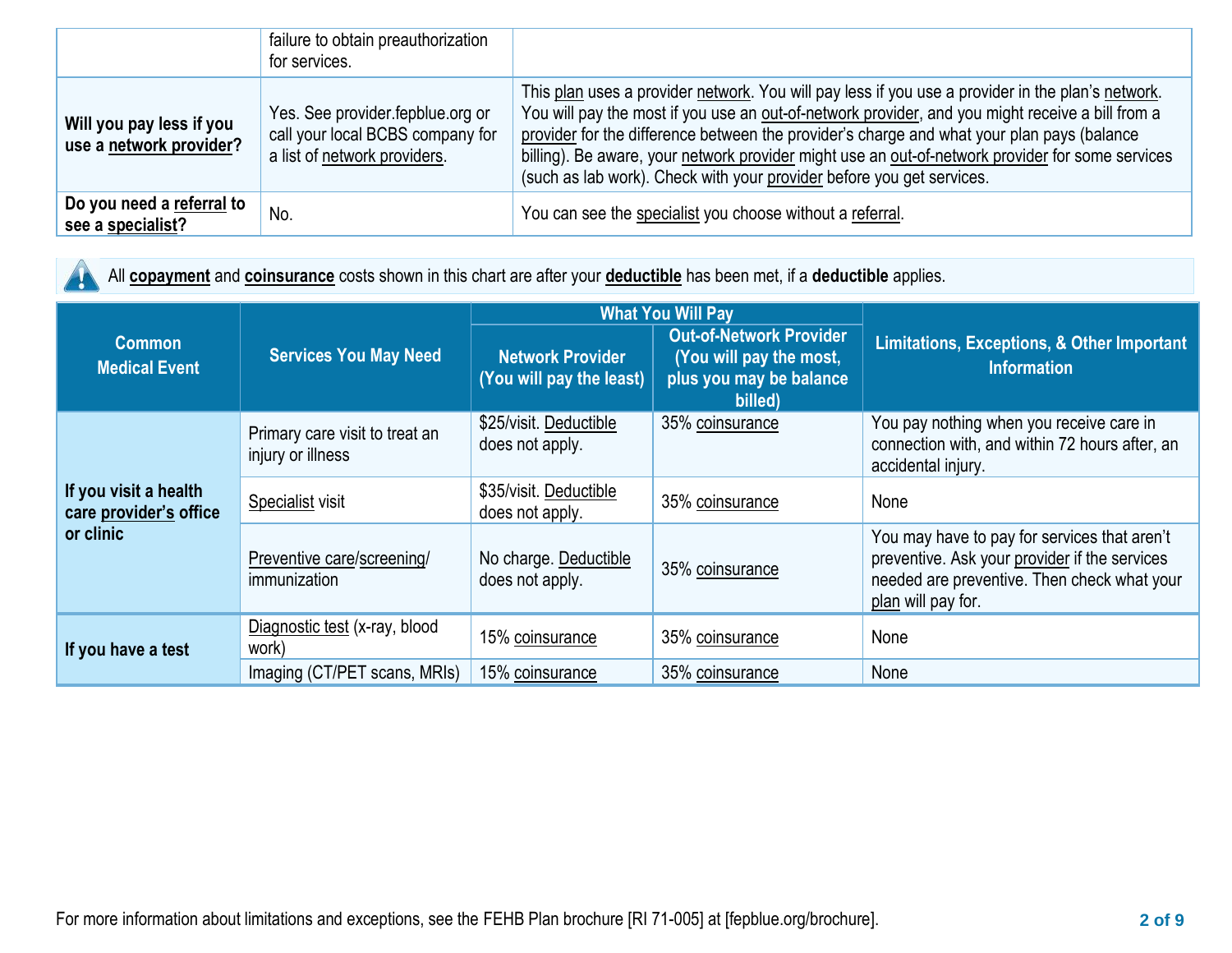|                                                                                                                                                                |                                               |                                                                                                                                                                                             | <b>What You Will Pay</b>                                                                        |                                                                                                                                                                     |  |
|----------------------------------------------------------------------------------------------------------------------------------------------------------------|-----------------------------------------------|---------------------------------------------------------------------------------------------------------------------------------------------------------------------------------------------|-------------------------------------------------------------------------------------------------|---------------------------------------------------------------------------------------------------------------------------------------------------------------------|--|
| <b>Common</b><br><b>Medical Event</b>                                                                                                                          | <b>Services You May Need</b>                  | <b>Network Provider</b><br>(You will pay the least)                                                                                                                                         | <b>Out-of-Network Provider</b><br>(You will pay the most,<br>plus you may be balance<br>billed) | <b>Limitations, Exceptions, &amp; Other Important</b><br><b>Information</b>                                                                                         |  |
| If you need drugs to<br>treat your illness or<br>condition<br>More information about<br>prescription drug<br>coverage is available at<br>fepblue.org/formulary | Tier 1 (Generic drugs)                        | Retail:<br>\$7.50/prescription (30-<br>day supply)<br>Mail service:<br>\$15/prescription.<br>Deductible does not<br>apply.                                                                  | 45% of the average<br>wholesale price (AWP)<br>Deductible does not apply.                       | Retail: 22.50/prescription for 31 to 90-day<br>supply                                                                                                               |  |
|                                                                                                                                                                | Tier 2 (Preferred brand drugs)                | Retail: 30% coinsurance<br>Mail service:<br>\$90/prescription.<br>Deductible does not<br>apply.                                                                                             | 45% of the average<br>wholesale price (AWP)<br>Deductible does not apply.                       | Retail: Up to a 90-day supply                                                                                                                                       |  |
|                                                                                                                                                                | Tier 3 (Non-preferred brand<br>drugs)         | Retail: 50% coinsurance<br>Mail service:<br>\$125/prescription.<br>Deductible does not<br>apply.                                                                                            | 45% of the average<br>wholesale price (AWP)<br>Deductible does not apply.                       | Retail: Up to a 90-day supply<br>Prior approval is required for certain<br>prescription drugs.                                                                      |  |
|                                                                                                                                                                | Tier 4 ( Preferred specialty<br><u>drugs)</u> | Retail: 30% coinsurance<br>(30-day supply)<br>Specialty pharmacy:<br>\$65/prescription (30-day<br>supply);<br>\$185/prescription (31 to<br>90-day supply).<br>Deductible does not<br>apply. | 45% of the average<br>wholesale price (AWP)<br>Deductible does not apply.                       | Retail: One fill limit<br>Specialty pharmacy: 90-day supply can only<br>be obtained after 3rd fill<br>Prior approval is required for certain<br>prescription drugs. |  |
|                                                                                                                                                                | Tier 5 (Non-preferred specialty<br>drugs)     | Retail: 30% coinsurance<br>(30-day supply)<br>Specialty pharmacy:<br>\$85/prescription (30-day<br>supply);<br>\$240/prescription (31 to<br>90-day supply).                                  | 45% of the average<br>wholesale price (AWP)<br>Deductible does not apply.                       | Retail: One fill limit<br>Specialty pharmacy: 90-day supply can only<br>be obtained after 3rd fill<br>Prior approval is required for certain<br>prescription drugs. |  |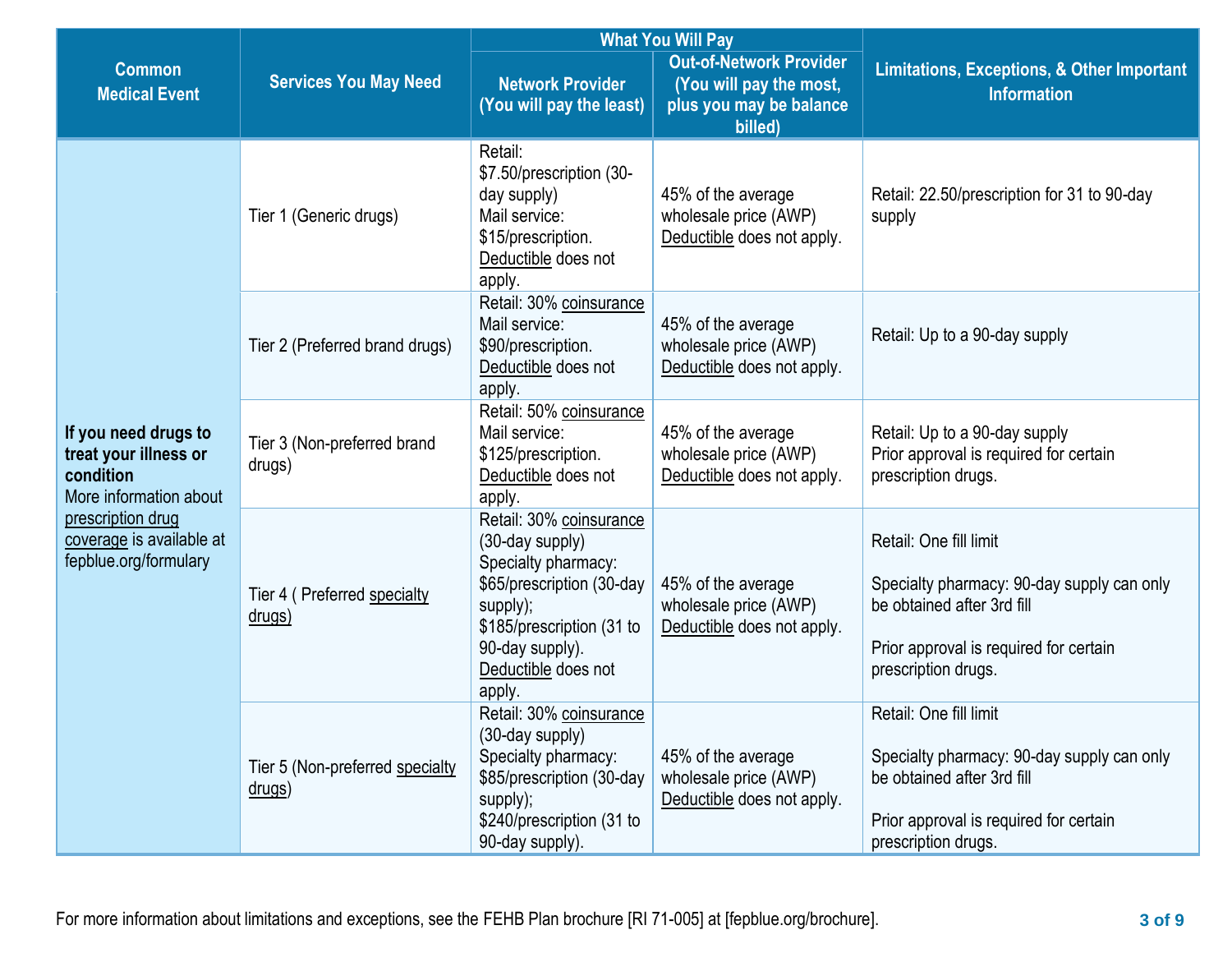|                                            |                                                   |                                                     | <b>What You Will Pay</b>                                                                        | <b>Limitations, Exceptions, &amp; Other Important</b><br><b>Information</b>                                                                                                                                                                                                                                                                                              |  |
|--------------------------------------------|---------------------------------------------------|-----------------------------------------------------|-------------------------------------------------------------------------------------------------|--------------------------------------------------------------------------------------------------------------------------------------------------------------------------------------------------------------------------------------------------------------------------------------------------------------------------------------------------------------------------|--|
| <b>Common</b><br><b>Medical Event</b>      | <b>Services You May Need</b>                      | <b>Network Provider</b><br>(You will pay the least) | <b>Out-of-Network Provider</b><br>(You will pay the most,<br>plus you may be balance<br>billed) |                                                                                                                                                                                                                                                                                                                                                                          |  |
|                                            |                                                   | Deductible does not<br>apply.                       |                                                                                                 |                                                                                                                                                                                                                                                                                                                                                                          |  |
| If you have outpatient                     | Facility fee (e.g., ambulatory<br>surgery center) | 15% coinsurance                                     | 35% coinsurance for<br>member and non-member<br>facilities                                      | Prior approval is required for certain surgical<br>services                                                                                                                                                                                                                                                                                                              |  |
| surgery                                    | Physician/surgeon fees                            | 15% coinsurance                                     | 35% coinsurance                                                                                 | Prior approval is required for certain surgical<br>services                                                                                                                                                                                                                                                                                                              |  |
| If you need immediate<br>medical attention | Emergency room care                               | 15% coinsurance                                     | 15% coinsurance                                                                                 | You pay nothing when you receive care for<br>your accidental injury within 72 hours.                                                                                                                                                                                                                                                                                     |  |
|                                            | Emergency medical<br>transportation               | \$100/day. Deductible<br>does not apply.            | \$100/day. Deductible does<br>not apply.                                                        | Air or sea ambulance: \$150/day<br>You pay nothing when you receive care for<br>your accidental injury within 72 hours.                                                                                                                                                                                                                                                  |  |
|                                            | Urgent care                                       | \$30/visit. Deductible<br>does not apply.           | 35% coinsurance                                                                                 | You pay nothing when you receive care for<br>your accidental injury within 72 hours.<br>You pay \$30/visit for care in connection with<br>medical emergency services performed at an<br>out-of-network urgent care facility. You pay<br>35% coinsurance for care related to medical<br>emergency services that an out-of-network<br>facility is not licensed to provide. |  |
| If you have a hospital<br>stay             | Facility fee (e.g., hospital room)                | \$350/admission.<br>Deductible does not<br>apply.   | \$450/admission and 35%<br>coinsurance. Deductible<br>does not apply.                           | Precertification is required for inpatient hospital<br>stays. We will reduce benefits for the inpatient<br>hospital stay by \$500 if no one contacts us for<br>precertification.                                                                                                                                                                                         |  |
|                                            | Physician/surgeon fees                            | 15% coinsurance                                     | 35% coinsurance                                                                                 | Prior approval is required for certain surgical<br>services                                                                                                                                                                                                                                                                                                              |  |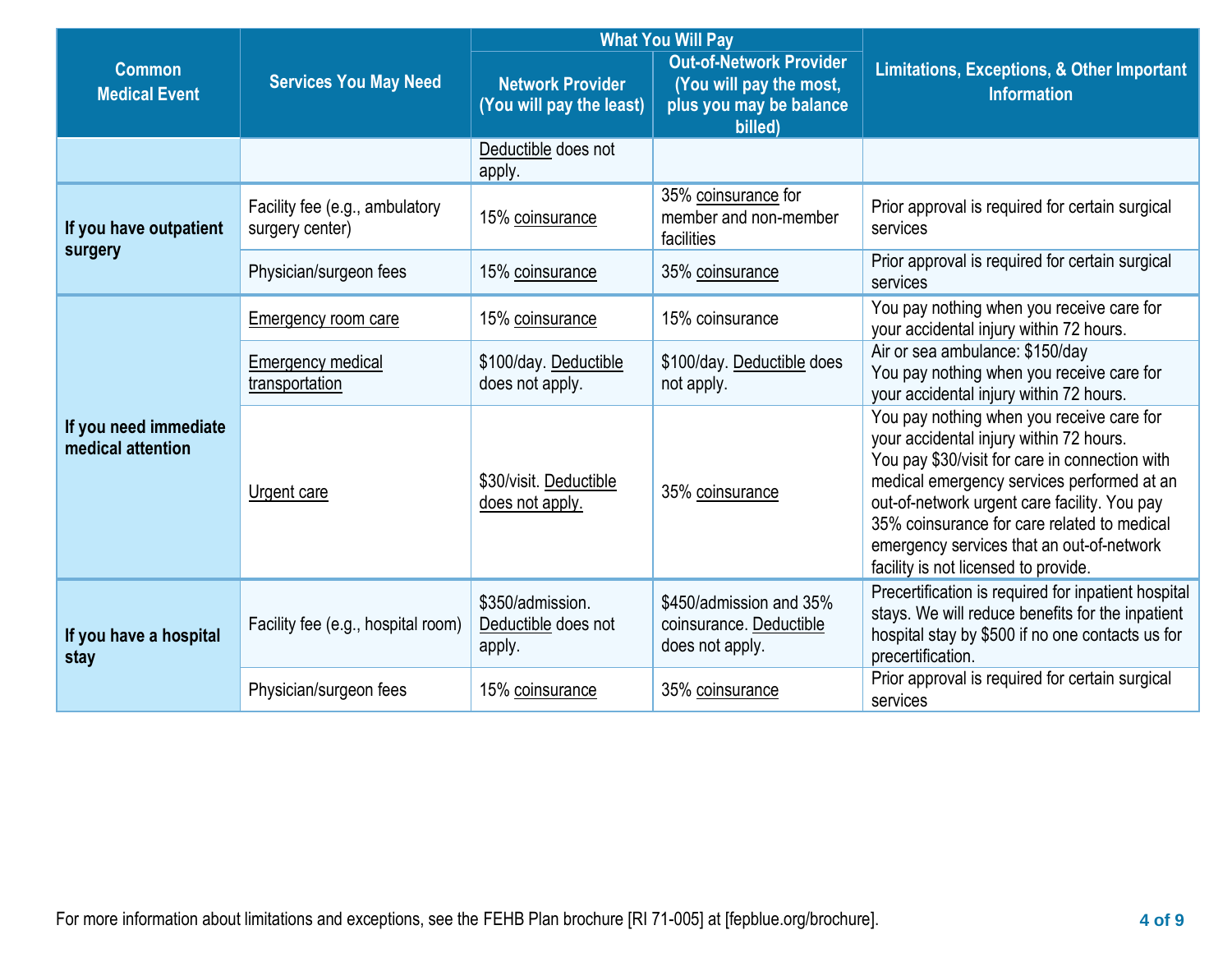|                                                                         | <b>What You Will Pay</b>                     |                                                                                                                                                                                                                     |                                                                                                                   |                                                                                                                                                                                  |
|-------------------------------------------------------------------------|----------------------------------------------|---------------------------------------------------------------------------------------------------------------------------------------------------------------------------------------------------------------------|-------------------------------------------------------------------------------------------------------------------|----------------------------------------------------------------------------------------------------------------------------------------------------------------------------------|
| <b>Common</b><br><b>Medical Event</b>                                   | <b>Services You May Need</b>                 | <b>Network Provider</b><br>(You will pay the least)                                                                                                                                                                 | <b>Out-of-Network Provider</b><br>(You will pay the most,<br>plus you may be balance<br>billed)                   | <b>Limitations, Exceptions, &amp; Other Important</b><br><b>Information</b>                                                                                                      |
| If you need mental<br>health, behavioral                                | Outpatient services                          | \$25/visit for professional<br>services. Deductible<br>does not apply. 15%<br>coinsurance for other<br>outpatient services                                                                                          | 35% coinsurance                                                                                                   | None                                                                                                                                                                             |
| health, or substance<br>abuse services                                  | Inpatient services                           | No charge for<br>professional services;<br>\$350/admission for<br>facility care. Deductible<br>does not apply.                                                                                                      | 35% coinsurance for<br>professional services; 35%<br>coinsurance for facility care.<br>Deductible does not apply. | Precertification is required for inpatient hospital<br>stays. We will reduce benefits for the inpatient<br>hospital stay by \$500 if no one contacts us for<br>precertification. |
|                                                                         | Office visits                                | No charge. Deductible<br>does not apply.                                                                                                                                                                            | 35% coinsurance                                                                                                   | Cost sharing does not apply for preventive<br>services. Maternity care may include tests and<br>services described elsewhere in the SBC (i.e.,<br>ultrasound).                   |
| If you are pregnant                                                     | Childbirth/delivery professional<br>services | No charge. Deductible<br>does not apply.                                                                                                                                                                            | 35% coinsurance                                                                                                   | None                                                                                                                                                                             |
|                                                                         | Childbirth/delivery facility<br>services     | No charge. Deductible<br>does not apply.                                                                                                                                                                            | 35% coinsurance                                                                                                   | None                                                                                                                                                                             |
|                                                                         | Home health care                             | 15% coinsurance                                                                                                                                                                                                     | 35% coinsurance                                                                                                   | 50 visit limit/calendar year                                                                                                                                                     |
| If you need help<br>recovering or have<br>other special health<br>needs | <b>Rehabilitation services</b>               | Outpatient cardiac<br>rehab: 15% coinsurance<br>Physical, occupational,<br>speech and cognitive<br>therapies: \$25/visit for<br>primary care provider,<br>\$35/visit (specialist).<br>Deductible does not<br>apply. | 35% coinsurance                                                                                                   | 75 visit limit/calendar year. Includes physical,<br>occupational and speech therapies.                                                                                           |
|                                                                         | <b>Habilitation services</b>                 | \$25/visit for primary<br>care provider, \$35/visit<br>(specialist). Deductible<br>does not apply.                                                                                                                  | 35% coinsurance                                                                                                   | 75 visit limit/calendar year. Coverage is limited<br>to physical, occupational and speech<br>therapies.                                                                          |
|                                                                         | Skilled nursing care                         | \$175. Deductible does<br>not apply.                                                                                                                                                                                | \$275 plus 35% coinsurance.<br>Deductible does not apply.                                                         | 30 day visit limit for members who do not have<br>Medicare Part A.                                                                                                               |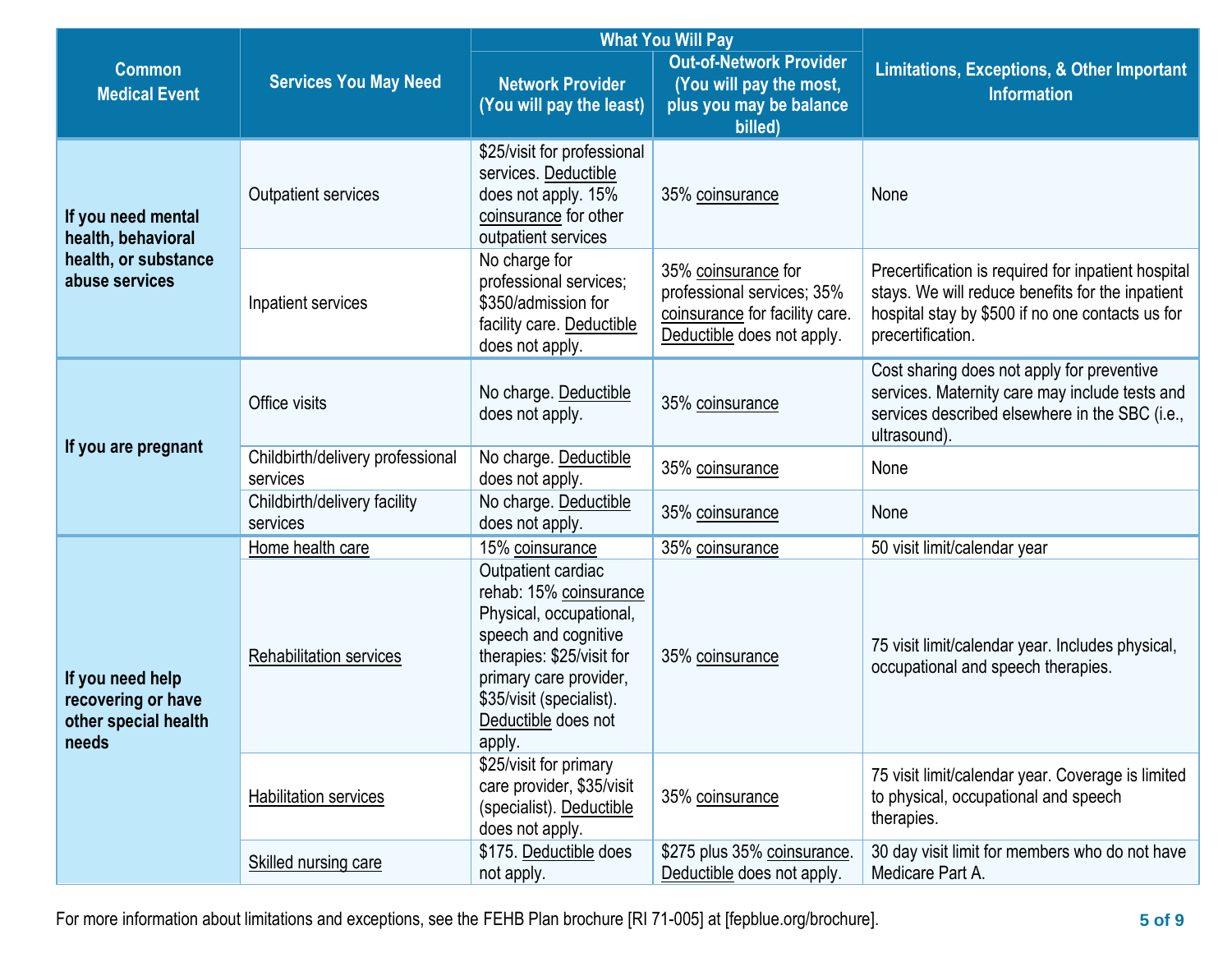|                                           |                              | <b>What You Will Pay</b>                                                                                                                                                                                                                                                                                                                                                                                                                           |                                                                                                                                             |                                                                                                      |  |
|-------------------------------------------|------------------------------|----------------------------------------------------------------------------------------------------------------------------------------------------------------------------------------------------------------------------------------------------------------------------------------------------------------------------------------------------------------------------------------------------------------------------------------------------|---------------------------------------------------------------------------------------------------------------------------------------------|------------------------------------------------------------------------------------------------------|--|
| <b>Common</b><br><b>Medical Event</b>     | <b>Services You May Need</b> | <b>Network Provider</b><br>(You will pay the least)                                                                                                                                                                                                                                                                                                                                                                                                | <b>Out-of-Network Provider</b><br>(You will pay the most,<br>plus you may be balance<br>billed)                                             | <b>Limitations, Exceptions, &amp; Other Important</b><br><b>Information</b>                          |  |
|                                           |                              |                                                                                                                                                                                                                                                                                                                                                                                                                                                    |                                                                                                                                             | Precertification is required prior to admission.<br>Additional criteria must be met.                 |  |
|                                           | Durable medical equipment    | 15% coinsurance                                                                                                                                                                                                                                                                                                                                                                                                                                    | 35% coinsurance                                                                                                                             | None                                                                                                 |  |
|                                           | Hospice services             | <b>Traditional Home</b><br>(Member/Non-member<br>facilities): \$450<br>copayment/episode.<br>Deductible does not apply.<br>Continuous Home and<br>Inpatient (Member facilities):<br>No charge. Deductible<br>\$450/episode. Deductible<br>does not apply.<br>does not apply.<br>inpatient hospice facility.<br>Continuous Home and<br>Inpatient (Non-member<br>facilities): \$450/admission<br>plus 35% coinsurance.<br>Deductible does not apply. | Prior approval is required for all hospice<br>services. Benefits are provided for up to 30<br>consecutive days in a facility licensed as an |                                                                                                      |  |
| If your child needs<br>dental or eye care | Children's eye exam          | \$25/visit (primary care).<br>Deductible does not<br>apply.<br>\$35/visit (specialist).<br>Deductible does not<br>apply.                                                                                                                                                                                                                                                                                                                           | 35% coinsurance                                                                                                                             | Coverage limited to exams related to treatment<br>of a specific medical condition.                   |  |
|                                           | Children's glasses           | 15% coinsurance                                                                                                                                                                                                                                                                                                                                                                                                                                    | 35% coinsurance                                                                                                                             | Coverage limited to one pair of glasses per<br>incident prescribed for certain medical<br>conditions |  |
|                                           | Children's dental check-up   | Up to age 13: The<br>difference between \$12<br>and the Maximum<br>Allowable Charge<br>(MAC). Deductible does<br>not apply.<br>Age 13 and over: The<br>difference between \$8                                                                                                                                                                                                                                                                      | All charges above the fee<br>schedule amount.<br>Deductible does not apply.                                                                 | Coverage limited to two per person per<br>calendar year.                                             |  |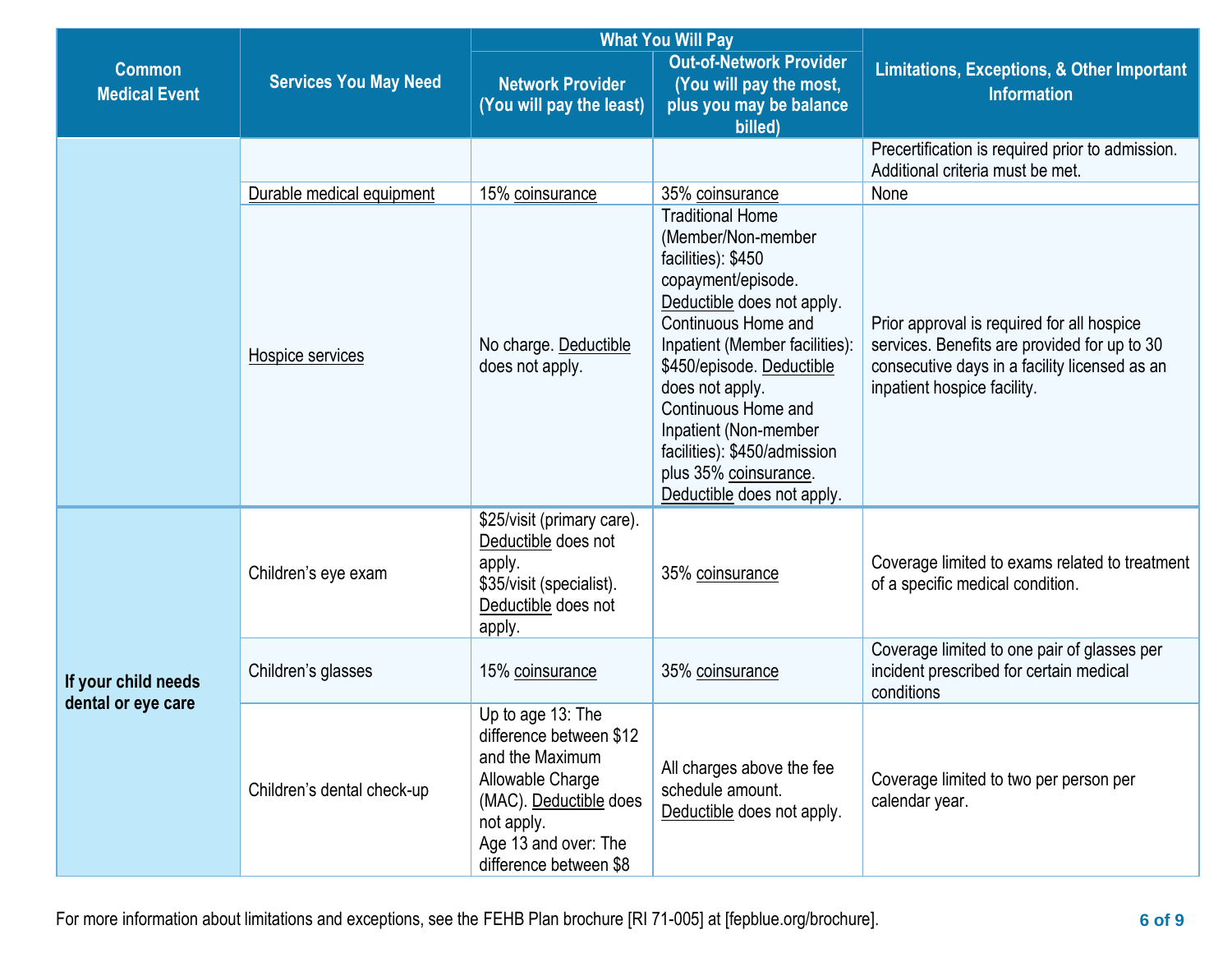|                                       | <b>Services You May Need</b> | <b>What You Will Pay</b>                                         |                                                                                                 |                                                                  |  |
|---------------------------------------|------------------------------|------------------------------------------------------------------|-------------------------------------------------------------------------------------------------|------------------------------------------------------------------|--|
| <b>Common</b><br><b>Medical Event</b> |                              | <b>Network Provider</b><br>(You will pay the least) $\vert\vert$ | <b>Out-of-Network Provider</b><br>(You will pay the most,<br>plus you may be balance<br>billed) | Limitations, Exceptions, & Other Important<br><b>Information</b> |  |
|                                       |                              | and the MAC.<br>Deductible does not<br>apply                     |                                                                                                 |                                                                  |  |

## **Excluded Services & Other Covered Services:**

| Services Your Plan Generally Does NOT Cover (Check your FEHB Plan brochure for more information and a list of any other excluded services.) |                                                                                              |                                                                                                          |  |  |  |
|---------------------------------------------------------------------------------------------------------------------------------------------|----------------------------------------------------------------------------------------------|----------------------------------------------------------------------------------------------------------|--|--|--|
| Cosmetic surgery                                                                                                                            | Long-term care                                                                               | Routine eye care (Adult)                                                                                 |  |  |  |
| Infertility treatment                                                                                                                       | Private duty nursing                                                                         | Weight loss programs                                                                                     |  |  |  |
| Other Covered Services (Limitations may apply to these services. This isn't a complete list. Please see your FEHB Plan brochure.)           |                                                                                              |                                                                                                          |  |  |  |
| Acupuncture (24 visit limit/calendar year)<br><b>Bariatric surgery</b><br>Chiropractic care (12 visit limit/calendar year)                  | Dental care (Adult)<br>Hearing aids<br>Non-emergency care when traveling outside the<br>U.S. | Routine foot care if you are under active<br>treatment for a metabolic or peripheral vascular<br>disease |  |  |  |

**Your Rights to Continue Coverage:** You can get help if you want to continue your coverage after it ends. See the FEHB Plan brochure, contact your HR office/retirement system, contact your plan at [contact number] or visit [www.opm.gov.insure/health](http://www.opm.gov.insure/health)**.** Generally, if you lose coverage under the plan, then, depending on the circumstances, you may be eligible for a 31-day free extension of coverage, a conversion policy (a non-FEHB individual policy), spouse equity coverage, or temporary continuation of coverage (TCC). Other coverage options may be available to you too, including buying individual insurance coverage through the Health Insurance Marketplace. For more information about the Marketplace, visi[t www.HealthCare.gov](http://www.healthcare.gov/) or call 1-800-318-2596.

Your Grievance and Appeals Rights: If you are dissatisfied with a denial of coverage for claims under your plan, you may be able to appeal. For information about your appeal rights please see Section 3, "How you get care," and Section 8 "The disputed claims process," in your FEHB Plan brochure. If you need assistance, you can contact: [insert applicable contact information from instructions].

## **Does this plan provide Minimum Essential Coverage? [Yes]**

Minimum Essential Coverage generally includes [plans,](https://www.healthcare.gov/sbc-glossary/#plan) [health insurance](https://www.healthcare.gov/sbc-glossary/#health-insurance) available through the [Marketplace](https://www.healthcare.gov/sbc-glossary/#marketplace) or other individual market policies, Medicare, Medicaid, CHIP, TRICARE, and certain other coverage. If you are eligible for certain types of [Minimum Essential Coverage,](https://www.healthcare.gov/sbc-glossary/#minimum-essential-coverage) you may not be eligible for the [premium tax credit.](https://www.healthcare.gov/sbc-glossary/#premium-tax-credits)

## **Does this plan meet the Minimum Value Standards? [Yes]**

If your plan doesn't meet the Minimum Value Standards, you may be eligible for a premium tax credit to help you pay for a plan through the Marketplace.

## **Language Access Services:**

[Spanish (Español): Para obtener asistencia en Español, llame al servicio de atención al cliente al número que aparece en su tarjeta de identificación.]

For more information about limitations and exceptions, see the FEHB Plan brochure [RI 71-005] at [fepblue.org/brochure]. **7 of 9**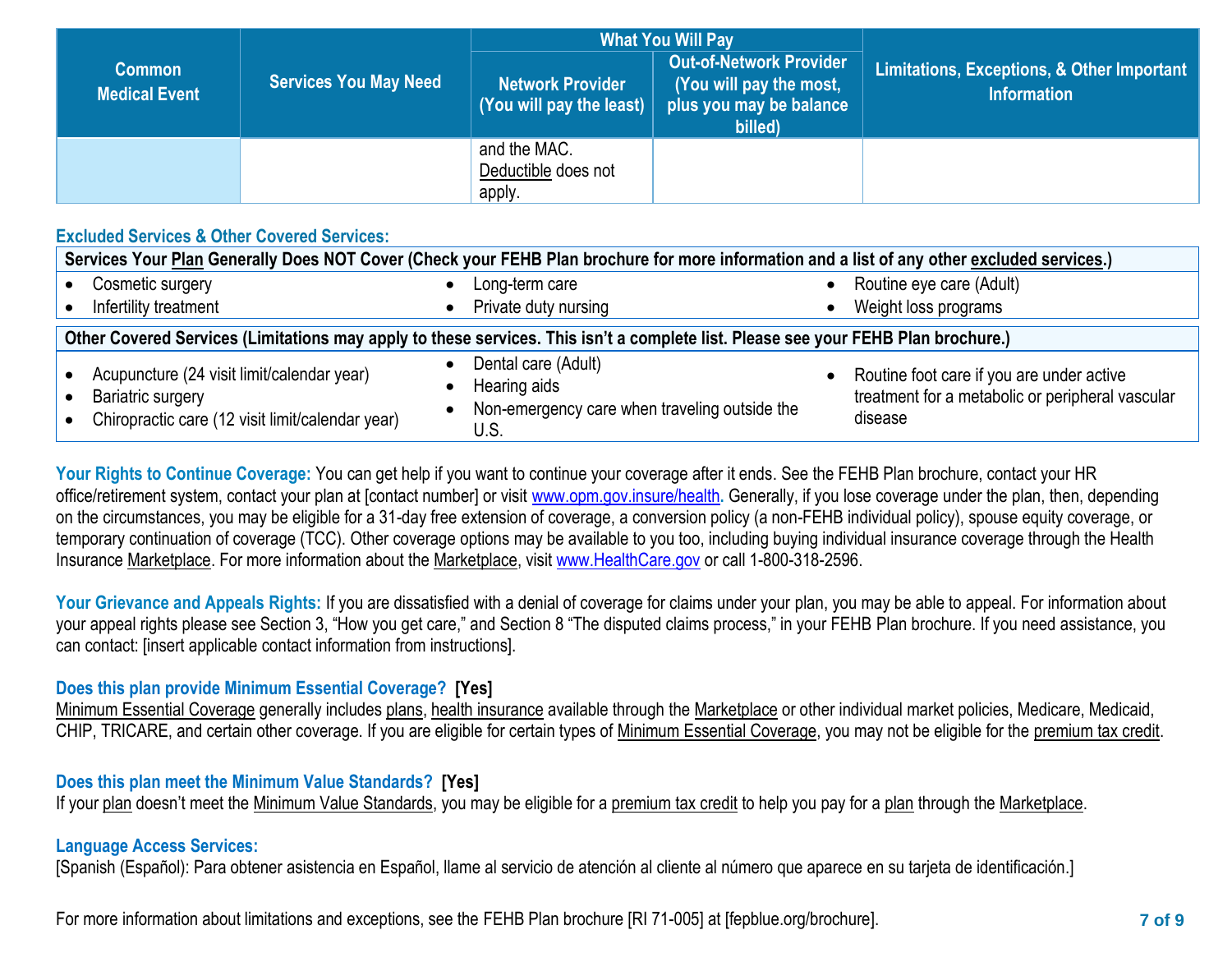[Tagalog (Tagalog): Kung kailangan ninyo ang tulong sa Tagalog tumawag sa numero ng serbisyo sa customer na nasa inyong ID card.] [Chinese (中文): 請撥打您 ID 卡上的客服號碼以尋求中文協助。.]

[Navajo (Dine): Diné k'ehjí yá'áti' bee shíká'adoowoł nohsingo naaltsoos nihaa halne'go nidaahtinígíí bine'déé' Customer Service bibéésh bee hane'é biká'ígíí bich'į' dahodoołnih.]

*To see examples of how this plan might cover costs for a sample medical situation, see the next section.*